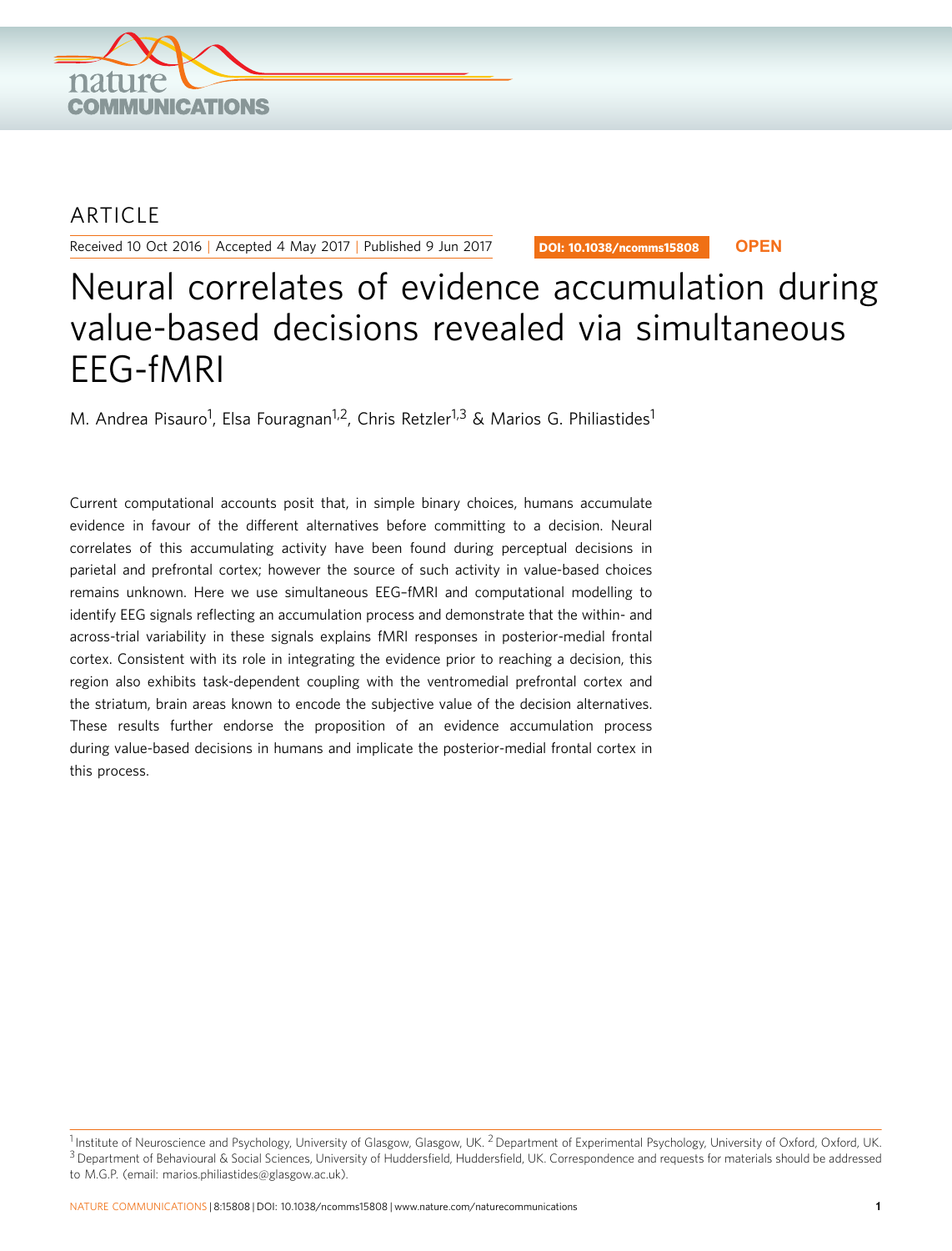Many decisions in life are based on personal preferences.<br>
For example when ordering a dessert at a restaurant,<br>
one needs to decide whether one prefers chocolate cake For example when ordering a dessert at a restaurant, or ice cream. What is the mechanism and source of this deliberation process and how does it differ from decisions based primarily on perceptual evidence (that is, choosing the larger of the items)?

Perceptual decisions are typically characterized both computationally and experimentally in terms of an integrative mechanism whereby information supporting different decision alternatives accumulates over time until an internal decision boundary is reached<sup>1-4</sup>. Evidence supporting this mechanism comes from recent electroencephalography (EEG) studies in humans, which report that electrical activity measured on the scalp builds up gradually over time during perceptual decisions<sup>5-9</sup>, and from functional magnetic resonance imaging (fMRI) studies, which propose that this activity is generated in sensorimotor and higherlevel prefrontal areas<sup>10-15</sup>. Recent modelling studies also implicate this integrative mechanism in value-based choices<sup>[16,17](#page-7-0)</sup> proposing that evidence accumulation (EA) could represent a domain-general decision processing stage<sup>1,18–20</sup>. However, direct evidence of such accumulating activity in the human brain during value-based decision making is still lacking.

A recent EEG study provided the first evidence of a gradual build-up of activity (in the gamma frequency band) consistent with an accumulation process in a value-based decision making  $task^{21}$ . Due to the diffuse and macroscopic nature of scalp potentials, however, the source of such activity remains unknown[22.](#page-7-0) We hypothesize that if the relevant accumulator regions in the brain exist, then an electrophysiologically derived measure of the process of EA should covary on a trial-by-trial basis with activity in these regions.

To test this hypothesis, we coupled high temporal resolution, single-trial, EEG with simultaneously acquired  $fMRI^{23,24}$  $fMRI^{23,24}$  $fMRI^{23,24}$  and computational modelling to (1) uncover the process of EA in the broadband EEG signal and (2) confirm its presence by localizing its source with fMRI during a value-based decision-making task. In doing so, we first identified centroparietal EEG signals exhibiting accumulation-like dynamics and we subsequently demonstrated that within- and across-trial variability in these signals explained fMRI responses in posterior-medial frontal cortex (pMFC). Moreover, we provided evidence that the pMFC exhibits task-dependent coupling with the ventromedial prefrontal cortex (vmPFC) and the striatum, further implicating this region in accumulating information for value-based decisions.

### Results

Model-based EEG reveals process of EA. We asked twenty-one hungry participants to choose between pairs of previously rated snack items and indicate their choice with a button press ([Fig. 1a](#page-2-0)). The value difference (VD) in the ratings of the presented items controlled the overall difficulty of the decision. On average, accuracy (choosing the item with the highest rating) increased and reaction times (RT) decreased as the VD of the items increased ([Fig. 1b](#page-2-0); accuracy: *t*-test,  $t(20) = 15.7$ ,  $P < 0.001$ ; RT: *t*-test,  $t(20) = -3.95, P < 0.001$ ).

We fitted a dynamical sequential sampling model (SSM) (that assumes a leaky accumulation-to-bound process) $25$  to the behavioural data of each individual participant (accuracy:  $r = 0.96, t(83) = 31.0, P < 0.001; RT: r = 0.91, t(83) = 19.9,$  $P<0.001$ ; Supplementary Fig. 1a-c) to generate predictions for the average individual temporal profiles of the underlying EA activity ([Fig. 1c,](#page-2-0) Supplementary Fig. 1d). We used these predictions to identify clusters of EEG activity, which exhibited accumulationlike dynamics leading up to the decision time ([Fig. 1c;](#page-2-0) Methods). We found one such cluster encompassing a set of midline centroparietal electrodes [\(Fig. 1c,](#page-2-0) inset) the activity of which correlated significantly with the model predictions  $(r = 0.68 \pm 0.15, t(188) = 30.9, P < 0.001,$  average correlation across all subjects and electrodes in the cluster;  $r = 0.90 \pm 0.07$ ,  $t(20) = 61.9$ , P<0.001, average correlation across subject-specific electrodes exhibiting the highest correlation with their corresponding model-predicted accumulation profile—henceforth, 'best' electrodes; Supplementary Fig. 1e).

Additional response-locked analyses revealed that the accumulation activity of these electrodes was, on average, modulated by response times (slower accumulation for longer RTs) and task difficulty (slower accumulation in more difficult trials) while approaching a common boundary at time of decision ([Fig. 2a,b](#page-2-0)). These modulations were more pronounced along the RT dimension compared to the VD dimension. We posit this is due to the lack of an objectively consistent trial-wise difficulty level as a consequence of the subjective (and likely noisy) nature of the item preference ratings themselves. Finally, the quality of the EA predicted individual behavioural performance, whereby participants with higher average accumulation rates exhibited better overall performance (higher accuracy) on the task ([Fig. 2c](#page-2-0)).

To rule out that the observed accumulating activity was driven by the perceptual processing of the stimuli themselves, we ran a separate EEG experiment in which participants passively viewed pairs of the same stimuli used in our main value-based task (that is, a task in which a decision was no longer required). We found that the same sensors capturing a gradual build-up of activity in the value task, no longer exhibited accumulation-like dynamics (Supplementary Fig. 2a,b). When, instead, we asked participants to perform perceptual judgments (that is, which item is larger) we found accumulation activity comparable to that observed during value-based choices (Supplementary Fig. 2c,d), confirming that centroparietal scalp activity underlies decisionrelated EA.

EEG-informed fMRI reveals source of EA. Having established a concrete link between EEG activity and EA, we used the signal in the subject-specific best electrodes to provide an electrophysiologically derived trial-by-trial representation of the temporal dynamics of the process of EA. We exploited this endogenous variability to build EEG-informed fMRI predictors to identify whether and where the accumulation process is encoded in the brain. Specifically, for each trial we used the raw EEG time series in the time interval over which the process of EA unfolded (see Methods) to parametrically modulate our fMRI regressor amplitudes [\(Fig. 3a](#page-3-0)). We note that trials with lower accumulation rates that require prolonged integration times to reach the decision boundary will have larger areas under the accumulation process<sup>26</sup>. This is consistent with a negative relationship between the slope of EA and the hemodynamic response in the relevant  $\arccos$ <sup>[14,27](#page-7-0)</sup> (see [ref. 28](#page-7-0) for a good discussion on the different hypotheses about this relationship). Correspondingly, brain region(s) reflecting EA should appear more hemodynamically active in trials with longer compared to shorter integration times ([Fig. 3b](#page-3-0)).

Crucially, the slopes of this accumulating activity were not strongly predictive of individual RTs ( $r = -0.13$ ,  $P < 0.005$ ), due to the high degree of inter-trial variability in the decision and motor planning stages (that is, due to the stochastic nature of these processes). Sequential sampling models of speeded decision making have shown that as a consequence of this variability the shortest RTs end up being approximately the same across all rates of EA, with the longest RTs being somewhat more predictive of the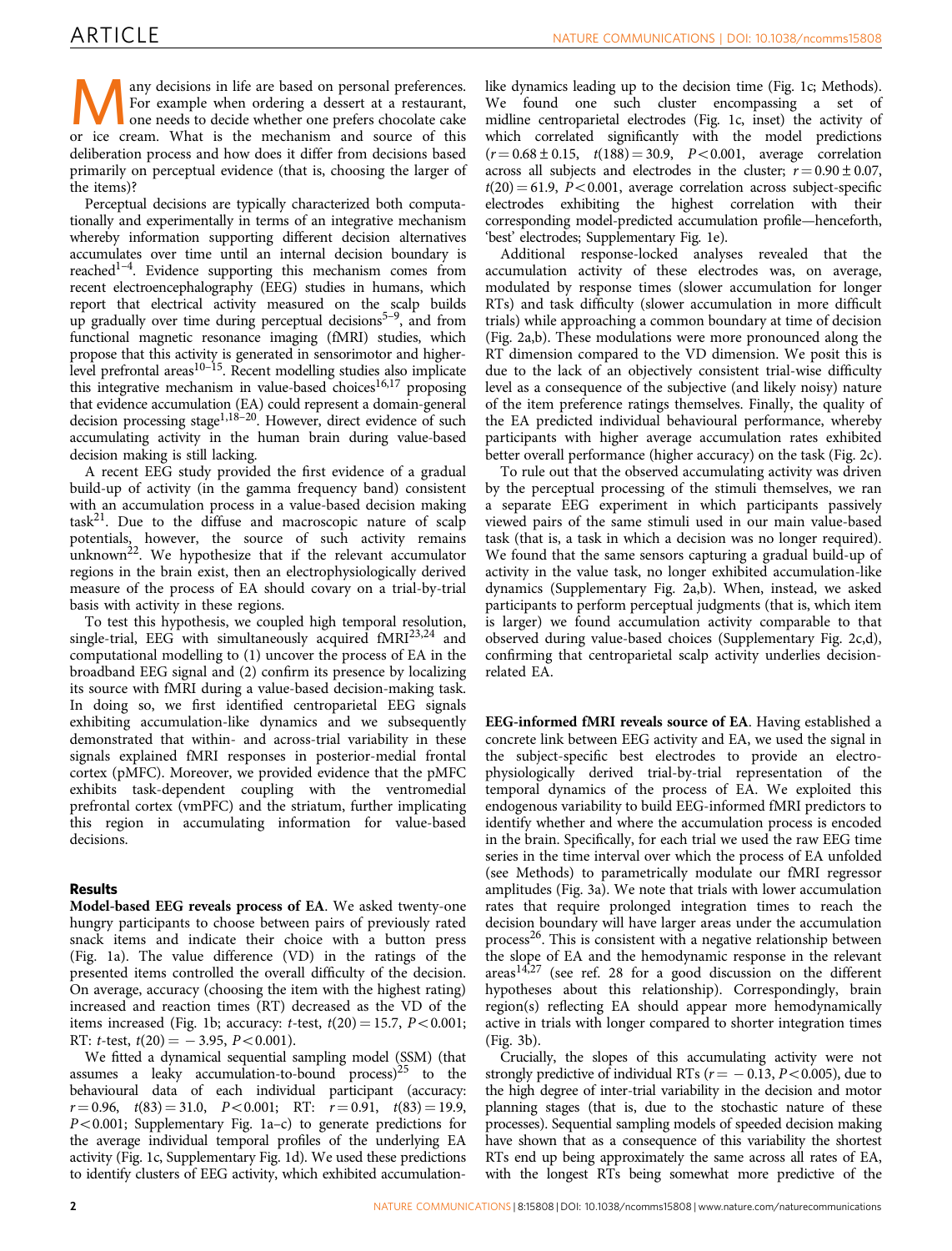<span id="page-2-0"></span>

Figure 1 | Task design, behavioural and modelling results and EEG. (a) Schematic representation of the experimental paradigm. After a variable delay (2–4 s), two stimuli (snack items) were presented on the screen for 1.25 s and participants had to indicate their preferred item by pressing a button. The central fixation dimmed briefly when a response was registered. Snack stimuli shown here are for illustration purposes only. Participants viewed real branded items during the experiments. (b) Behavioural performance (red circles) and modelling results (black crosses). Participants' average ( $N = 21$ ) reaction time (RT) and accuracy (top and bottom respectively) improved as the value difference (VD) between the alternatives increased. A sequential sampling model that assumes a noisy moment-by-moment accumulation of the VD signal fit the behavioural data well. (c) Average ( $N = 21$ ) modelpredicted evidence accumulation (EA) (black) and EEG activity (red) in the time window leading up to the response (on average, 600–100 ms prior to the response), arising from a centroparietal electrode cluster (darker circles in the inset) that exhibited significant correlation between the two signals (see Methods). Shaded error bars represent standard error across participants.



Figure 2 | Average EEG accumulation dynamics as a function of response time, task difficulty and performance. (a) Participants' average ( $N=21$ ) response-locked EEG activity from subject-specific best electrodes in the centroparietal cluster in fast and slow trials (defined in terms of the median RT). (b) Participants' average ( $N = 21$ ) response-locked EEG activity from subject-specific best electrodes in the centroparietal cluster in easy and hard trials (defined in terms of the median item value difference). (c) Across subject correlation between the linear slopes of the average response-locked EEG activity over all trials and individual behavioural performance on the task (robust correlation obtained using Wilcox percentage bend correlation, dotted lines: 95% bootstrapped correlations confidence interval).

accumulation rate (that is, increase as accumulation rates decrease[\)29,30.](#page-7-0) Correlating separately short and long RT trial groups in our task (by a medial split on RTs) with the individual trial slopes of our EEG activity led to the same observation  $(r=-0.06, P=0.95, \text{ for short RTs}; r=-0.21, P<0.001; \text{ for long}$ RTs) suggesting that individual RTs cannot be used to reliably index the rate of EA for individual trials (Supplementary Fig. 3a). Finally, we also showed that the slopes of our accumulating EEG activity were independent from trial-by-trial fluctuations in attention, as indexed by pre-stimulus EEG power in the  $\alpha$ -band<sup>31</sup> and further confirmed by the absence of a serial autocorrelation in slopes across neighbouring trials (Supplementary Fig. 3b). Nonetheless, to account for these potentially confounding processes we included separate fMRI predictors for early visual processing, choice/task difficulty and RTs [\(Fig. 3a;](#page-3-0) Methods).

Using this fMRI analysis design, we found a cluster in pMFC that was uniquely covarying with the variability—both within and across trials—in our EEG-derived predictor  $(Z>2.57$ , cluster corrected using a resampling procedure—see Methods; [Fig. 3c;](#page-3-0) Supplementary Table 1), implicating this region in the process of EA in value-based choices. Critically, in a supplementary analysis, the EEG variability in short RT trials (those in which the rate of EA is entirely decoupled from the RTs as indicated above) continued to be predictive of activity in the pMFC (Supplementary Fig. 3c,d). Similarly, activity in the pMFC could not be explained better by the inclusion of a separate predictor encoding the decision boundary itself (Supplementary Fig. 3e). These control analyses further confirm that activity in this region cannot be purely explained by the impending motor response or by setting the decision boundary alone but rather by considering the trial-by-trial decision dynamics as a whole.

Finally, our pMFC cluster was not observed in the remaining fMRI regressors, indicating that our electrophysiologically derived predictor offered additional explanatory power than what was already conferred by our stimulus and behaviourally derived regressors (paired *t*-tests, all  $P < 0.05$ ). Instead, the latter regressors exposed other areas associated with stimulus/value processing, task difficulty and motor execution, consistent with previous reports on value-based decision making<sup>[32](#page-7-0)</sup> (Supplementary Table 1).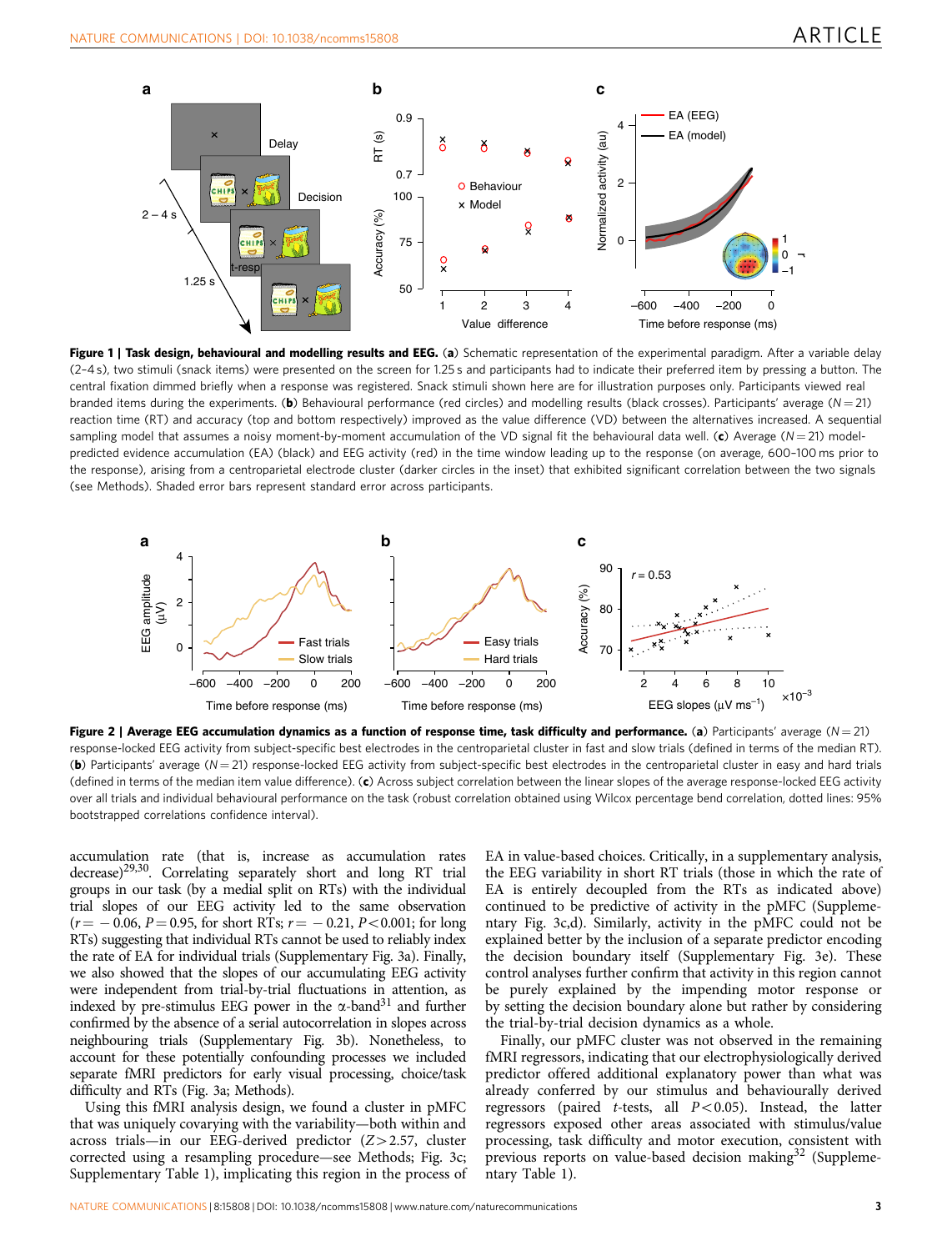<span id="page-3-0"></span>

Figure 3 | EEG-informed fMRI and connectivity analyses in the value-based task. (a) The fMRI GLM model included an EEG-informed regressor capturing the electrophysiological trial-by-trial dynamics of the process of evidence accumulation (EA) in each participant. Three actual single-trial EEG traces are shown. The traces cover the entire trial excluding the time intervals accounting for stimulus processing and motor execution (see inset and Methods for details). To absorb the variance associated with other task-related processes we included three additional regressors: VSTIM—an unmodulated stick function regressor at the onset of the stimuli, VD—a stick function regressor at the onset of stimuli that was parametrically modulated by the value difference between the decision alternatives and RT—a stick function regressor aligned at the time of response and modulated by RT. (b) Hypothetical EA traces in response-locked EEG activity ramping up with different accumulation rates. Convolving these traces with a hemodynamic response function (HRF) leads to higher predicted fMRI activity for longer compared to shorter integration times (that is, the predicted fMRI response scales with the area under each EA trace). (c) The EEG-informed fMRI predictor of the process of EA revealed an activation in pMFC. (d) PPI analysis using the pMFC cluster identified in c as a seed revealed an inverse coupling with a region of the vmPFC and the STR. All activations represent mixed-effects and are rendered on the standard MNI brain at  $|Z| > 2.57$ , cluster-corrected using a resampling procedure (minimum cluster size, 76 voxels).

pMFC functional coupling and task-general EA. We reasoned that if the pMFC is indeed related to a process of value-based EA, it should additionally show a task-dependent connectivity pattern with regions of the human valuation system<sup>[27](#page-7-0)</sup> that are known to encode the relevant evidence used in the decision (that is, the absolute difference in value between the two decision alternatives) $27,33,34$ . We therefore hypothesize that the coupling with pMFC should be negative, as high VDs decrease integration times and correspondingly the overall integrated activity<sup>[35](#page-7-0)</sup> (that is, area under accumulation curve; Fig. 3b). To this end we ran a psychophysiological interaction analysis with the pMFC as seed. This analysis revealed a significant negative coupling (by VD in the decision period) between the pMFC and two clusters in the vmPFC and the striatum (STR, Fig. 3d), both of which have repeatedly been implicated in valuation<sup>34,36-38</sup> and were indeed modulated by VD in our task (Supplementary Table 1). Intriguingly, this finding is corroborated by recent resting-state connectivity reports showing negative BOLD correlations between regions of the pMFC and ventromedial prefrontal and orbitofrontal cortices<sup>[39](#page-7-0)</sup>

To test whether the pMFC accumulates evidence independent of the task at hand, we ran a separate EEG–fMRI experiment using a probabilistic reward-based decision-making task<sup>[23](#page-7-0)</sup> (with the same participants and setup, Supplementary Fig. 4a). This experiment produced an independent dataset to validate the presence of an accumulation-like activity in the same (best) EEG electrodes that exhibited such activity in our original preference-based choice task. Using this new dataset we found a comparable build-up of activity in the EEG (Supplementary Fig. 4b) that was also predictive of fMRI responses in the pMFC (Supplementary Fig. 4c). These findings suggest that a process of EA drives a range of value- and reward-based decisions and that pMFC might be a common module for driving this process.

### **Discussion**

We combined computational modelling and simultaneous recordings of EEG and fMRI to identify a cortical area in pMFC reflecting EA during value-based decisions. We further showed that during decision formation this area was functionally coupled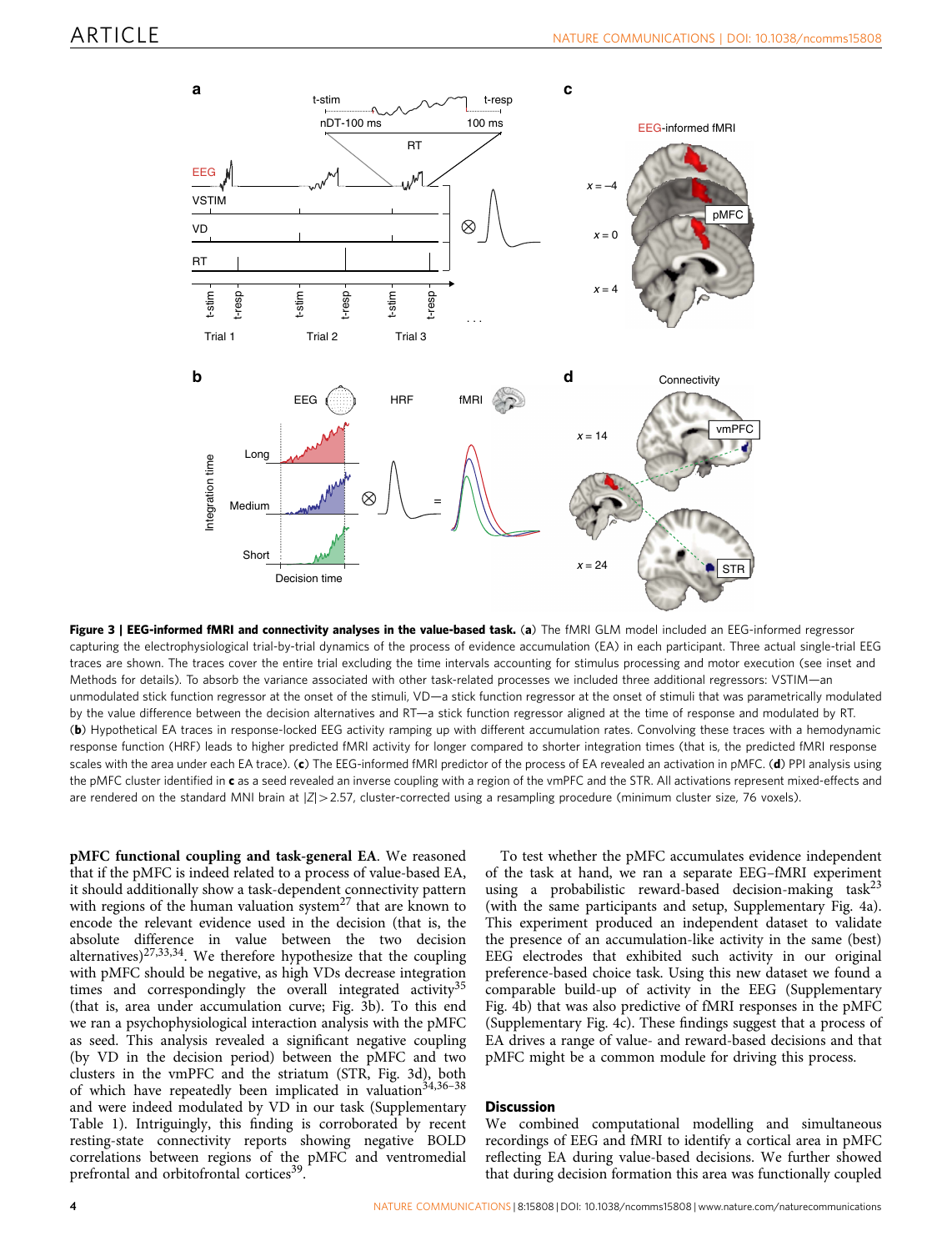with brain regions of the human valuation system while it continued to exhibit accumulation-like dynamics during an independent reward-based decision-making task. Taken together, these results support the hypothesis of an EA process in human pMFC underlying a range of value-based decisions.

Recent modelling and stand-alone fMRI studies have made significant progress in establishing a link between value-based decisions and an accumulation-to-bound mechanism<sup>16,26,27,40-42</sup>. The majority of these studies, however, used indirect stimulus- or model-derived correlates of EA that do not necessarily reflect endogenous trial-by-trial variability in information processing, which has been shown to offer additional explanatory power in analysing functional brain imaging data and exposing latent brain states $^{23,43,44}$  $^{23,43,44}$  $^{23,43,44}$ .

A fundamental feature of human decision making is that our responses are variable in the choices we make and in the time it takes for us to make them, even when we are faced with identical decisions on repeated occasions. Computational models of decision making often consider this variability when estimating internal components of processing (for example, accumulation rates). However, most models only produce estimates of the mean and variance of the relevant decision variables across many trials with only a few recent studies attempting to derive single-trial parameter estimates<sup>45-47</sup> of such variables.

The novelty of our work stems from the fact that we captured this trial-by-trial variability by capitalizing instead on an electrophysiologically derived (that is, endogenous) signal of EA and by exploiting the moment-by-moment changes in this signal as the decision process unfolds (that is, we exploited variability both within and across trials). While we used a computational model to select and constrain which features (electrodes, time window) of the EEG data to consider, our approach differs from conventional model-based fMRI in that we do not make any a priori assumptions about which characteristic of the EEG response is relevant (for example, the slope or the boundary of the accumulation) but rather consider the full temporal dynamics of the decision process to capture all relevant variability which could potentially explain the fMRI signal. In other words, our approach allowed us to effectively consider both the drift (that is, average accumulation rate) and the diffusion (that is, the noise) component of the decision process to identify the spatial locus of EA in value-based decisions.

Our EEG measure of EA arose from a cluster of centroparietal electrodes which have also been found to encode decision signals in a wide variety of perceptual tasks and sensory modalities<sup>5,6,8,48,49</sup>. Correspondingly, in a supplementary EEG experiment in which participants performed perceptual judgments (that is, which item is larger) using pairs of the same stimuli used in our original value-based task we found analogous accumulation dynamics in the same EEG electrode cluster. Such supramodal signals are understood to be a signature of the formation of perceptual decisions and are thought to be closely related to the classic P300 ([refs 6,50\)](#page-7-0). While we cannot rule out the possibility that additional sources contribute to the generation of this EEG signature<sup>[51](#page-8-0)</sup>, our results suggest that the involvement of pMFC in decision formation might span both perceptual and value-based decisions.

The cluster in pMFC we identified here lies on the medial surface of the juxtapositional lobule  $\text{cortex}^{52}$  $\text{cortex}^{52}$  $\text{cortex}^{52}$  and extends ventrally to the cingulate cortex bilaterally<sup>53,54</sup>. These subdivisions cover the caudal part of Brodmann's area 6 and 24 respectively[54,55](#page-8-0) and are commonly referred to as supplementary motor area (SMA)<sup>[56](#page-8-0)</sup> and posterior mid-cingulate cortex. Both of these areas are traditionally thought to be involved in motor control and preparation of voluntary actions but their precise function remains elusive<sup>57-60</sup>.

More recently, these regions were linked to a wide range of other functional roles<sup>58,61</sup> ranging from learning of stimulus– response associations<sup>62</sup>, reward prediction error processing  $63,64$ time perception even in the absence of overt motor responses $65$ and value comparison<sup>66</sup>. Correspondingly, bidirectional connections between the SMA and the posterior mid-cingulate cortex were also reported $67$  suggesting these areas might act as a single functional unit in a wide variety of tasks $68-70$ . Intriguingly, a region partially overlapping with our cluster in the pMFC (including adjacent structures such as the pre-SMA) has also been implicated in adjusting decision boundaries during perceptual EA[71–73](#page-8-0).

Therefore, one potential alternative interpretation of our findings is that the activity in this area is related instead to trial-by-trial boundary adjustments. To investigate this further, we computed EEG-derived single-trial boundaries (that is, EEG amplitude differences between the onset and offset of accumulation) and we included these estimates as an additional predictor in a separate fMRI analysis. We found that the activation in the pMFC remained attached to our original EEG regressor capturing the full temporal dynamics of the decision process rather than being absorbed by the new decision boundary regressor. We view these results as additional evidence that the region of the pMFC we reported here cannot be explained purely based on boundary adjustments but rather by considering the decision dynamics as a whole. As such this region appears somewhat different both in location and functional role from those reported in the perceptual decision-making literature.

Taken together, our findings raise the interesting possibility that, at least under conditions of increased urgency to commit to a choice, decisions are encoded in the same sensorimotor areas guiding the actions that implement the choice (that is, embodiment of the decision, here in pMFC). Many electrophysiological and neuroimaging studies of perceptual decision making in humans and monkeys have found choice-predictive activity consistent with an accumulation of sensory evidence in motor<sup>74</sup> and sensorimotor areas<sup>12,75,76</sup>, consistent with this interpretation. Our results suggest that a similar mechanism might also operate during value-based decisions whereby activity in pMFC might reflect an increased tendency to select the appropriate motor response. In turn, this tendency could integrate the evidence about the value of the different options encoded in the human valuation system, which appears to be functionally coupled with pMFC before decisions.

In conclusion, our results provide critical new insights regarding the role of pMFC in value-based decision making, complementing previous reports that have implicated this region in perceptual decisions<sup>14,71-73</sup>. Our general research approach of combining computational modelling with simultaneous EEG/fMRI recordings opens up new avenues for a more targeted investigation of the neural systems underlying value-based decision making in humans. Our findings also have the potential to further improve our understanding of how everyday decisions can sometimes go astray and how such maladaptive behaviours can affect reward learning and strategic planning.

### Methods

Participants. Twenty-four subjects participated in the experiment. Three were removed for excessive head movements inside the scanner. The remaining subjects (8 males, 13 females), aged between 18 and 31 years (mean = 22 years, s.d.  $\pm$  2.5), were included in all subsequent analyses. They were all right handed, had normal or corrected-to-normal vision and reported no history of psychiatric, neurological or major medical problems, and were free of psychoactive medications at the time of the study. Written informed consent was obtained in accordance with the School of Psychology Ethics Committee at the University of Nottingham.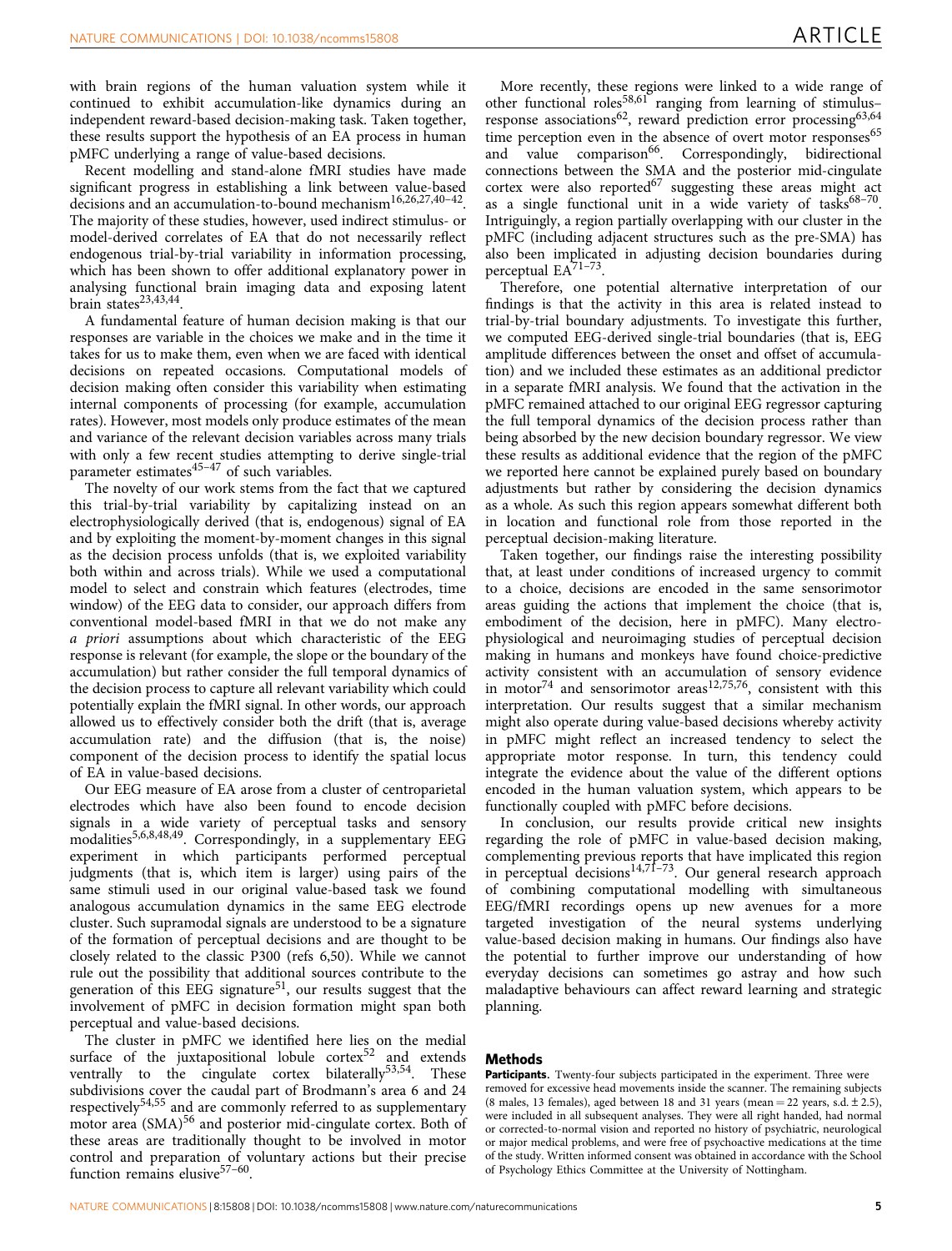**Stimuli and behavioural task.** The behavioural task consisted of two steps: (1) a rating phase (outside of the MR scanner) and (2) a speeded two-choice decisionmaking task (inside the MR scanner). In the rating phase, we asked participants to provide a subjective value rating for 80 different snack items. Before providing the ratings, subjects briefly saw all of the items for an effective use of the rating scale. Participants indicated how much they liked to eat each snack using an on-screen Likert scale ranging from - 5 (really dislike) to 5 (really like) with unitary increments.

The main decision-making task followed shortly thereafter [\(Fig. 1a](#page-2-0)). Trials started with the presentation of a central fixation cross (subtending  $0.6^{\circ} \times 0.6^{\circ}$  of visual angle) that served as an inter-stimulus interval (ISI: in the range of 2–4 s). Subjects were instructed to focus on the central fixation. Following the ISI two food items were simultaneously displayed to the left and to the right of the fixation cross (subtending  $\sim$  3°  $\times$  3° of visual angle) for 1.25 s and participants were asked to respond within this time period and indicate the item they preferred the most. Participants indicated their choice by pressing the left or right button on a fORP MRI compatible response box (Current Design Inc., Philadelphia, PA, USA) using their right index or middle finger, respectively. After making a choice, the fixation cross dimmed briefly (100 ms) to signal successful registration of the response. Trials in which participants failed to respond within 1.25 s of stimulus presentation were followed by a 'lost trial' message and were excluded from further analysis. There was no cost for lost trials and overall these were extremely rare  $(< 1\%$  of all trials). We defined a correct response as a choice in which the subject selected the item with the highest rating. Participants were required to maintain fixation throughout the trial.

We manipulated the difficulty of the task by controlling the VD between the two presented items (based on the original subject-specific ratings). We constructed random pairs of items and constrained the VD to one of four possible levels [1, 2, 3, 4]. We note that across participants the VD of all items pairs was virtually decoupled (zero correlation) from subtle perceptual differences in the stimuli, such as differences in size, luminance or contrast. Each experiment consisted of 400 trials (100 trials per VD level) divided in two blocks of 200 trials each. Trials were presented in a fully interleaved manner. Participants were instructed to refrain from eating in the 3 h leading up to the experiment and were told that one of their item choices during the main task would be randomly selected for them to consume in the lab at the end of the experiment. To test whether VD modulated behaviour we computed subject-specific linear regression coefficients for VD versus Accuracy and VD versus RT and performed separate two-tailed t-tests on these coefficients.

The fixation cross and the stimuli were equated for luminance and contrast. A Windows Professional 7, 64 bit-based machine (3 GB RAM) with an nVidia (Santa Clara, CA) graphics card and Presentation software (Neurobehavioral Systems Inc., Albany, CA) controlled the stimulus display. An EPSON EMP-821 projector (refresh rate: 60 Hz, resolution:  $1,280 \times 1,024$  pixels) projected the images onto a screen, which was placed 2.3 m from the subject (projection screen size:  $120 \times 90$  cm).

**Sequential sampling modelling.** Following a recent study<sup>[21](#page-7-0)</sup> we modelled evidence accumulation (EA) as a Ornstein–Uhlenbeck process , which represents a special case of the leaky competing accumulator family of models<sup>[25](#page-7-0)</sup>. This process is described by the equation:

$$
EA(t+1) = EA(t) + (\lambda EA(t) + kVD)dt + N(0, \sigma),
$$
\n(1)

where VD is the value difference which drives the accumulation (that is, difference in value between the food items), k is a parameter that modulates the input,  $\lambda$  is a parameter that denotes the leak strength (or acceleration to threshold) of the process and  $N(0, \sigma)$  is a Gaussian noise term with standard deviation  $\sigma$ . We used  $dt = 0.001$  s and assumed that the model makes a decision when  $|EA| > 1$  (that is, setting the decision threshold for a correct and error response to  $+$  1 and  $-1$ respectively; Supplementary Fig. 1a). We accounted for early visual encoding of the stimuli and motor preparation by adding a non-decision time (nDT) (a free parameter in the model) to the time taken to reach the threshold. The model was fitted to the individual participants' RT data (Supplementary Fig. 1b) using a maximum likelihood estimation. Specifically, RTs were separated into correct and error trials for each of the four VD levels. RTs from correct and incorrect trials were then combined into a single distribution by mirroring the distribution of incorrect trials at the zero point along the time dimension, so that all the times in this distribution received a negative sign<sup>[77](#page-8-0)</sup>. This RT distribution and participants' choice accuracies were compared to the RT distribution and proportion of correct choices generated by the model. For a given set of parameter estimates, we estimated the log likelihood (LL) of the data using the following formula:

$$
\begin{array}{l} \text{LL} \sim \sum\nolimits_{VD=1}^{4} \log\bigl(KS(RT_{data}^{VD}, RT_{model}^{VD})\bigr) \\ \qquad + \sum\nolimits_{VD=1}^{4} \log\Biggl(\exp\Biggl(-\biggl(\frac{Accuracy_{data}^{VD} - Accuracy_{model}^{VD})}{0.1}\biggr)^2\Biggr)\Biggr), \end{array} \tag{2}
$$

where  $KS(p,q)$  estimates the probability that two distributions are equal according to the Kolmogorov–Smirnov test (computed using MATLAB function ktest2 which in turn estimates the predicted cumulative probability through the proportions of the predicted RTs which are less than or equal to any observed RT), VD represents a given difficulty level and accuracies are computed as proportion of correct response for the data and the model for each difficulty level. For each participant separately, we identified the set of model parameters that maximized the LL, by searching over a grid of values:  $\lambda = (2.5, 3.0, ..., 7, 7.5), k = (0.02, 0.04, ..., 0.4),$  $\sigma = (0.003, 0.006, \ldots, 0.024)$  and  $nDT = (0.1, 0.15, \ldots, 0.6)$  s. These ranges were defined after an initial exploratory analysis over a wider range of parameter values to ensure selecting the ones that produced choice accuracies spanning those seen in behaviour. For each set of parameters we generated RT distributions and choice accuracies by running 5,000 simulations of the model (that is, by producing decision trajectories using equation (1)) for each difficulty level. To further assess the quality of the fits resulting from the best set of subject-specific parameters (those that maximized the LL function in equation (2)), we computed correlation coefficients between the average accuracy and RT from the data and the model for all participants and VD levels. We also performed a separate parameter recovery analysis<sup>[78](#page-8-0)</sup> to ensure that the parameters of our SSM were estimated reliably (Supplementary Fig. 5, Supplementary Methods).

Next, we applied the best set of subject-specific parameters to generate individual participants' model-predicted EA signals (Supplementary Fig. 1c) by averaging activity of all the simulated trials time-locked to the decision, starting - 1.25 s before the decision threshold is crossed. If the response time of the model was shorter than 1.25 s, then we padded the beginning of the trial with null values (that is, these values did not contribute to the average across simulated trials). Averages of model-predicted activity were quantitatively tested against average EEG response-triggered traces for each participant individually (see subsection on EEG data analysis below).

Finally, we note that we also tested alternative SSM models, which either included an additional threshold parameter  $\theta$  to account for potential variability in the decision boundary across participants (Supplementary Methods) or excluded the leak term  $\lambda$  all together. However, these alternative models did not provide a better fit to the data compared to our original model (Supplementary Fig. 5). For the former this is likely due the difficulty of identifying the threshold parameter  $\theta$  together with drift rate and noise while for the latter due to the exponential nature of the EA signal (Supplementary Fig. 3e). Critically, however, since we are using the EEG signal itself as a regressor for the fMRI analysis we ensured that potential misspecifications in the model have a lesser influence on the eventual inference.

EEG data collection. EEG data was acquired at a 5-kHz sampling rate at the same time as the fMRI data collection, using an MR-compatible EEG amplifier system (BrainAmps MR-Plus, Brain Products, Germany) and the Brain Vision Recorder software (BVR; Version 1.10, Brain Products, Germany). Data were filtered online with a hardware band-pass filter of 0.016–250 Hz. The EEG cap included 64 Ag/AgCl scalp electrodes which were localized according to the international 10–20 system. The reference electrode was positioned between electrode Fpz and Fz while the ground electrode was positioned between electrode Pz and Oz. All electrodes had in-line 10 k $\Omega$  surface-mount resistors to ensure subject safety. All leads were bundled together and twisted for their entire length to minimize inductive pick-up and maximize participant's safety. Input impedances were kept below 20 k $\Omega$  (including the 10 k $\Omega$  surface-mount resistors on each electrode). EEG data acquisition was synchronized with the fMRI data (Syncbox, Brain Products, Germany) and triggers from the MR-scanner were collected separately to remove MR gradient artifacts offline. Scanner trigger pulses were lengthened to  $50 \,\mu s$  using an in-house pulse stretcher to facilitate accurate capture by the BVR. Experimental event codes were also synchronized with the EEG data and collected using the BVR software. MR gradient artifacts were minimized by ensuring that electrodes Fp1 and Fp2 were at the isocentre of the MR scanner in the z-direction (by aligning these two electrodes with the laser beam used to place the participants inside the bore). We used a 32-channel SENSE head coil which presented an access port at the top of participants head, allowing the EEG cap cables to run along a straight path out of the scanner. This manipulation ensured no wire loops, thus minimizing the risk of RF heating of the EEG cap and associated cables and of inducing EEG artifacts. To additionally minimize induced artifacts, the cabling was isolated from scanner vibrations as much as possible, through the use of a cantilevered beam[79](#page-8-0).

**EEG pre-processing.** We performed EEG pre-processing offline using MATLAB (Mathworks, Natick, MA). EEG signals recorded inside an MR scanner are contaminated with gradient and ballistocardiogram (BCG) artifacts due to magnetic induction on the EEG leads. We first removed the gradient artifacts. Specifically, from each functional volume acquisition we subtracted the average artifact template constructed using the 80 volumes centred on the volume-ofinterest using in-house MATLAB software. We repeated this process for as many times as there were functional volumes in our data sets. We subsequently applied a 10-ms median filter to remove any residual spike artifacts. Next, we band-pass filtered the data by applying a 0.5-Hz high-pass filter to remove direct current (DC) drifts and a 40 Hz low-pass filter to remove high frequency artifacts not associated with neurophysiological processes of interest. These filters were applied together, non-causally to avoid distortions caused by phase delays.

BCG artifacts share frequency content with the EEG and as such are more challenging to remove. To avoid loss of signal power in the underlying EEG we adopted a conservative approach and removed a small number of BCG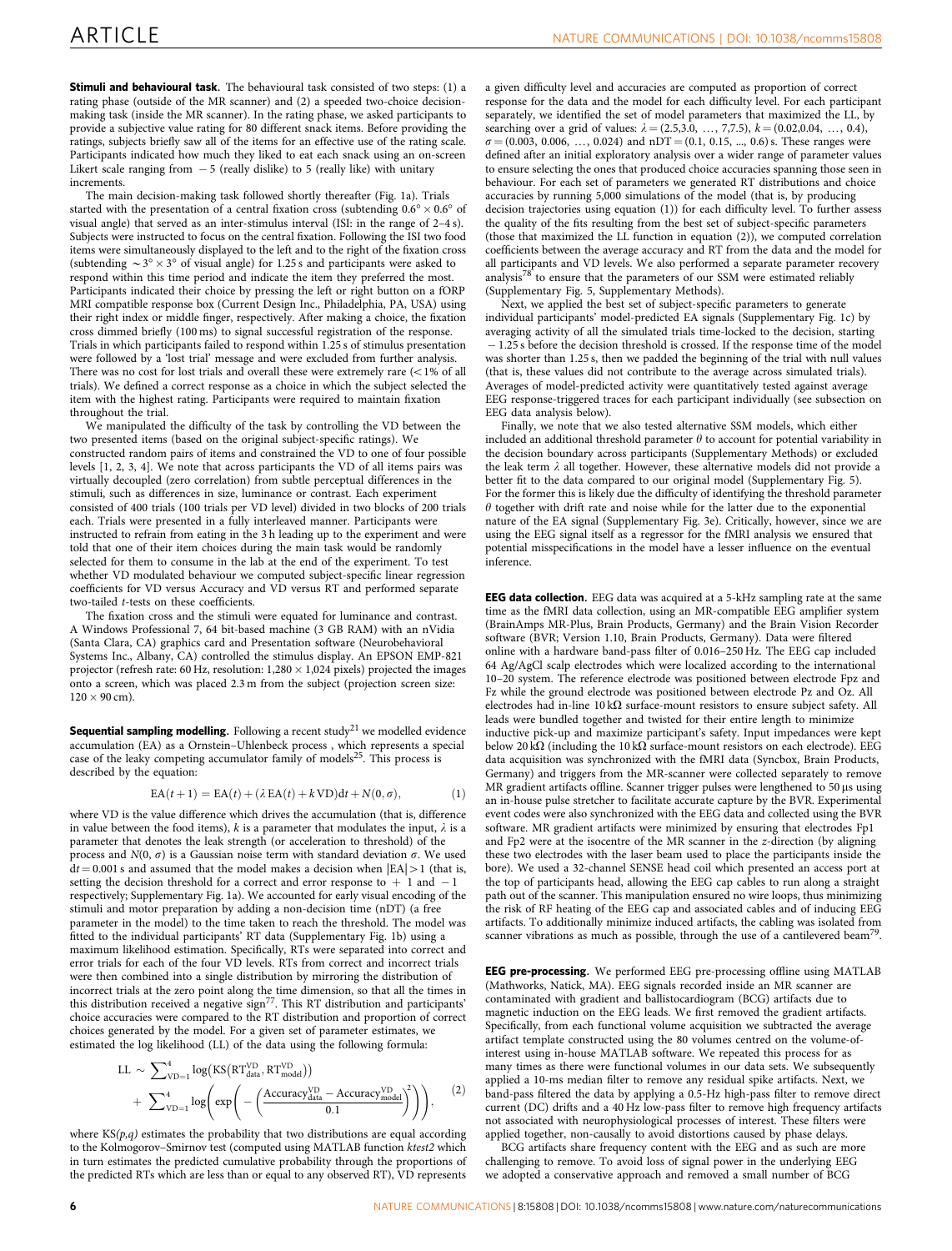components using principal component analysis in two steps. Firstly, four BCG principal components were extracted from data that were initially low-pass filtered at 4 Hz to extract the signal within the frequency range where BCG artifacts are observed. Secondly, the sensor weightings corresponding to those components were projected onto the broadband (original) data and subtracted out.

Eye-movement artifact removal. Before the beginning of the fMRI acquisition, participants performed an eye-movement calibration task during which they were asked to blink repeatedly on the appearance of a fixation cross in the middle of the screen and to make several horizontal and vertical saccades by following a fixation cross moving right to left and up and down on the screen, respectively. The fixation cross subtended 0.6°  $\times$  0.6° of visual angle while the horizontal and vertical saccades subtended 30° and 22°, respectively. Using principal component analysis we determined linear EEG sensor weightings corresponding to these eye blinks and saccades, which we then projected onto the broadband data from the main task and subtracted out.

EEG data analysis. We computed EEG response-triggered traces for all subjects and electrodes by averaging together all trials in the interval ranging from 700 ms before to 200 ms after response time. We excluded noisy trials in which more than ten electrodes had an average trial amplitude above 2 s.d. from the grand mean across electrodes in the time range above (on average, we removed  $<$  5% of the total number of trials). To identify clusters of EEG activity that exhibited accumulation-like dynamics we regressed these EEG traces (for each participant individually) against the subject-specific average model-predicted EA response (equation (1); Supplementary Fig. 1c). For this analysis, we focused on a time window starting 600 ms prior to the response (when build-up of activity started, on average, to unfold) and lasting until 100 ms before the response. We also estimated individual trial EEG slopes (using trial-specific time windows) for a separate EEG-informed fMRI analysis (see 'fMRI analysis' section below for details). We purposely excluded the last 100 ms leading up to the response to avoid potential confounds with activity related to motor execution (due to a sudden increase in<br>corticospinal excitability in this period<sup>[80](#page-8-0)</sup>). We selected electrodes, which survived a one-sample two-sided t-test of the population of regression coefficients computed individually above, with a significance level of 0.05 (Bonferroni-corrected by the number of EEG electrodes). We considered clusters comprising of at least three significant neighbouring electrodes. This analysis led to the identification of a cluster of nine midline centroparietal electrodes.

We computed correlations between the activity of each of these electrodes and the EA profile produced by the model by considering the average response-locked EEG activity for each individual subject. We used this approach to identify subjectspecific best sensors and computed their average correlation. We also computed the average correlation in the entire centro-parietal electrode cluster by averaging the data/model correlations across all participants and electrodes in the cluster. To build subject-specific fMRI predictors of the process of EA (see subsection on fMRI analyses below) we used, for each participant, the best electrode within this cluster that showed the highest correlation with the model's EA response (Supplementary Fig. 1d,e).

MRI data collection. We acquired the fMRI data using a 3T Philips Achieva MRI scanner (Philips, Netherlands). Specifically, we collected functional Echo-Planar-Imaging (EPI) data using an 32-channel SENSE head coil with an anterior–posterior fold over direction (SENSE factor: 2.3; repetition time: 2.5 s; echo time: 40 ms; number of slices: 40; number of voxels:  $68 \times 68$ ; in-plane resolution:  $3 \times 3$  mm; slice thickness: 3 mm; flip angle: 80°). Slices were collected in an interleaved order. Altogether, we collected two separate runs of 317 volumes each, corresponding to the two blocks of trials in the main experimental task. Anatomical images were acquired using a MPRAGE T1-weighted sequence that yielded images with a  $1 \times 1 \times 1$  mm resolution (160 slices; number of voxels:  $256 \times 256$ ; repetition time: 8.2 ms; echo time: 3.7 ms). We also acquired a B0 map using a multi-shot gradient echo sequence which was subsequently used to correct for distortions in the EPI data due to B0 inhomogeneities (echo time: 2.3 ms; delta echo time: 5 ms; isotropic resolution: 3 mm; matrix:  $68 \times 68 \times 32$ ; repetition time: 383 ms; flip angle:  $90^{\circ}$ ).

fMRI pre-processing. We discarded the first ten volumes from each fMRI run to ensure a steady-state MR signal, and we used the remaining 307 volumes for the statistical analysis presented in this study. Pre-processing of our data was performed using the FMRIB's Software Library (Functional MRI of the Brain, Oxford, UK) and included: head-related motion correction, slice-timing correction, high-pass filtering (>100 s), and spatial smoothing (with a Gaussian kernel of 8 mm full-width at half maximum). To register our EPI image to standard space, we first transformed the EPI images into each individual's high-resolution space with a linear six-parameter rigid body transformation. We then registered the image to standard space (Montreal Neurological Institute, MNI) using FMRIB's Non-linear Image Registration Tool with a resolution warp of 10 mm. Finally, B0 unwarping was applied to correct for signal loss and geometric distortions due to B0 field inhomogeneities in the EPI images.

fMRI analyses. We performed whole-brain statistical analyses of functional data using a multilevel approach within the generalized linear model (GLM) framework, as implemented in FSL through the FEAT module:

$$
Y = X\beta + \varepsilon = \beta_1 X_1 + \beta_2 X_2 + \beta_3 X_3 + \beta_4 X_4 + \varepsilon,
$$
\n(3)

where  $Y$  is the times series of a given voxel comprising  $T$  time samples and  $X$  is a  $T \times 4$  design matrix ([Fig. 3a](#page-3-0)) with columns representing four different regressors (see below) convolved with a canonical hemodynamic response function (double-g function).  $\beta$  is a  $4 \times 1$  column vector of regression coefficients and  $\varepsilon$  a  $T \times 1$ column vector of residual error terms. We performed a first-level analysis to analyse each participant's individual runs, which were then combined using a second-level analysis (fixed effects). Finally, we used a third-level, mixed-effects model (FLAME 1) to combine data across subjects, treating participants as a random effect. Time-series statistical analysis was carried out using FMRIB's improved linear model with local autocorrelation correction.

Our GLM model included an EEG-informed regressor capturing the trial-bytrial dynamics of the process of EA. Specifically, for each trial we used the raw EEG time-series (from the subject-specific sensor that was most predictive of the model-derived EA profile) to parametrically modulate the regressor amplitudes. We considered the entire trial duration (that is, RT) minus the subject-specific nDT estimated by the model, which accounted for stimulus processing and motor execution. More specifically, we split this nDT in two intervals by fixing the motor preparation to 100 ms prior to the response (when a sudden increase in corticospinal excitability occurs $80$ ) and setting the average duration of the stimulus encoding to nDT-100 ms ([Fig. 3a\)](#page-3-0). To absorb the variance associated with other task-related processes we included three additional regressors: (1) an unmodulated stick function regressor at the onset of the stimuli, (2) a stick function regressor at the onset of stimuli that was parametrically modulated by the VD between the decision alternatives and (3) a stick function regressor aligned at the time of response and modulated by RT [\(Fig. 3a](#page-3-0)). As a control analysis we also removed the RT and VD regressors from the GLM design to test if our EEG-informed regressor absorbed additional activations. The only activation we found in the EEG-informed regressor was the one capturing accumulation dynamics as in the main analysis (that is, pMFC) with a marginal improvement in the statistical significance of the area. Regions previously absorbed by the other regressors moved to our constant term regressor (that is, our unmodulated regressor). This finding suggests that it is truly the endogenous electrophysiological variability in our EEG-derived regressor that is driving the observed effects in the pMFC.

To test whether activity in the pMFC was driven instead by boundary adjustments we performed a separate analysis. We estimated individual trial boundaries directly from the EEG traces (that is, EEG amplitude differences between the onset and offset of accumulation; Supplementary Fig. 3e) and we included these estimates as a separate parametric predictor in our fMRI GLM analysis. We found that the activation in the pMFC remained attached to our original EEG regressor representing the full temporal dynamics of the decision process rather than being absorbed by the new boundary regressor. We formalized this observation by showing that our original regressor was a significantly better predictor of the fMRI signal in the pMFC than the boundary regressor  $(t(20) = 4.21, P < 0.001$ ; paired *t*-test comparison of the  $\beta$  coefficients in pMFC; Supplementary Fig. 3e).

Resampling procedure for fMRI thresholding. To correct the fMRI statistical maps for multiple comparisons, we used a resampling procedure that took into account the a priori statistics of the trial-to-trial variability in all of our fully parametric regressors in a way that trades off cluster size and maximum voxel Z-score. Specifically, we maintained the overall distributions of the regressor amplitudes while removing the specific trial-to-trial correlations in individual experimental runs. Thus for each resampled iteration and each regressor type, all trials were drawn from the original regressor amplitudes, however, the specific values were mixed across trials and runs. We repeated this procedure 100 times and for each iteration we run a full three-level analysis (session, subject and group). We then used the cluster outputs from the permutated parametric regressors to establish a joint threshold on cluster size and Z-score. Specifically, we considered the sizes of all clusters larger than 10 voxels and surviving a Z-score of |2.57| (that is, for positive and negative correlations with the permuted parametric regressors) to build a null distribution for the joint threshold described above. Finally, we used this distribution of cluster sizes and found that the largest 5% of cluster sizes exceeded 76 voxels. We therefore used these results to derive a corrected threshold for the statistical maps of our original data. All fMRI clusters described in our analysis survived this corrected threshold (that is,  $Z > 2.57$ , minimum cluster size of 76 voxels, corrected at  $P < 0.05$ ).

Extracting time-series data. We extracted time-series data from subject-specific pMFC clusters of interest for a psycho-physiological interaction (PPI) analysis (see below). We first drew subject-specific masks of the pMFC based on the overlap between the cluster obtained from the group analysis and the relevant (subject-specific) statistical maps in standard space (second-level analysis). For these statistical maps we used a more lenient threshold of  $P\!<\!0.05$  uncorrected, and cluster size > 10 voxels to accommodate for inter-subjects variability in statistical power and cluster's location. We subsequently back-projected these clusters from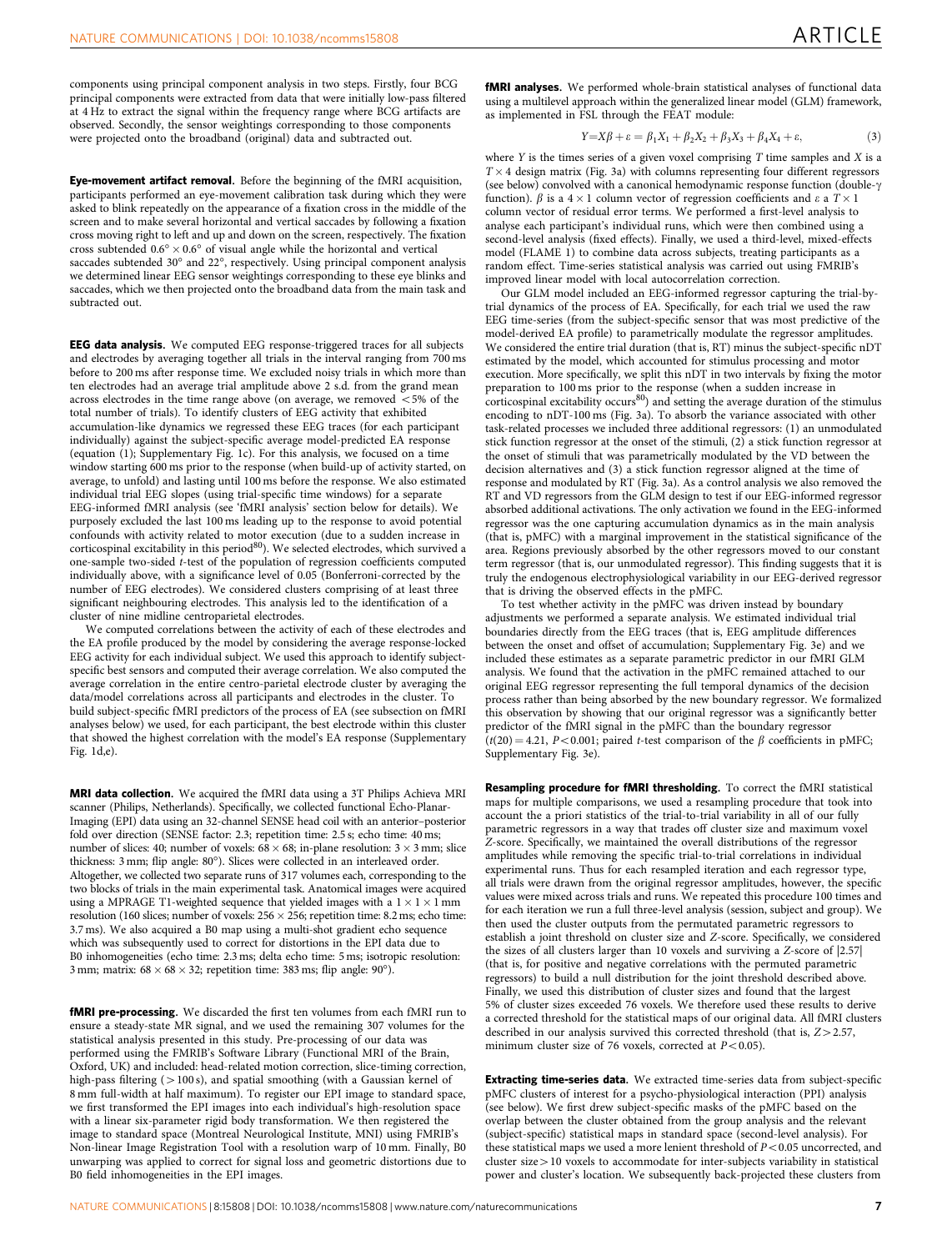<span id="page-7-0"></span>standard space into each individual's EPI (functional) space by applying the inverse transformations as estimated during registration (see fMRI pre-processing section). Finally, we computed average time-series data from all voxels in the back-projected clusters in each subject to serve as a physiological regressor in the PPI analysis.

PPI analysis. Using the procedure described above, we extracted time-series data from individual clusters in pMFC, which served as a seed region (that is, the physiological regressor—PHY) for a PPI analysis. This analysis was primarily designed to investigate the potential interaction of the area encoding accumulation of evidence with brain regions known to encode decision values. In other words, the increase in correlation between pMFC and these regions should be specific for the task in which this coupling is relevant; that is, it should be greater during the time window leading up to response time in which the accumulation of evidence unfolds and scale with the evidence for the decision. Therefore, we constructed our psychological (PSY) task regressor as a parametric regressor boxcar regressor with a step function in the interval between stimulus onset and—response time whose amplitude was modulated by the difference in value between the alternatives (zero otherwise). Correction for multiple comparisons was performed on the whole brain using the outcome of the resampling procedure as described earlier in the Resampling procedure for fMRI thresholding subsection.

Data availability. The data that support the findings of this study are available from the corresponding author upon request. The code to generate the results and the figures of this study are available from the corresponding author upon request.

### References

- 1. Gold, J. I. & Shadlen, M. N. The neural basis of decision making. Annu. Rev. Neurosci. 30, 535–574 (2007).
- 2. Usher, M. & McClelland, J. L. The time course of perceptual choice: the leaky, competing accumulator model. Psychol. Rev. 108, 550–592 (2001).
- 3. Ratcliff, R. & McKoon, G. The diffusion decision model: theory and data for two-choice decision tasks. Neural Comput. 20, 873–922 (2008).
- 4. Heekeren, H. R., Marrett, S. & Ungerleider, L. G. The neural systems that mediate human perceptual decision making. Nat. Rev. Neurosci. 9, 467–479 (2008).
- 5. Philiastides, M. G., Heekeren, H. R. & Sajda, P. Human scalp potentials reflect a mixture of decision-related signals during perceptual choices. J. Neurosci. 34, 16877–16889 (2014).
- 6. O'Connell, R. G., Dockree, P. M. & Kelly, S. P. A supramodal accumulation-tobound signal that determines perceptual decisions in humans. Nat. Neurosci. 15, 1729–1735 (2012).
- 7. Wyart, V., de Gardelle, V., Scholl, J. & Summerfield, C. Rhythmic fluctuations in evidence accumulation during decision making in the human brain. Neuron 76, 847–858 (2012).
- 8. Mostert, P., Kok, P. & de Lange, F. P. Dissociating sensory from decision processes in human perceptual decision making. Sci. Rep. 5, 18253 (2015).
- Kelly, S. P. & O'Connell, R. G. Internal and external influences on the rate of sensory evidence accumulation in the human brain. J. Neurosci. 33, 19434–19441 (2013).
- 10. Heekeren, H. R., Marrett, S., Bandettini, P. A. & Ungerleider, L. G. A general mechanism for perceptual decision-making in the human brain. Nature 431, 859–862 (2004).
- 11. Filimon, F., Philiastides, M. G., Nelson, J. D., Kloosterman, N. A. & Heekeren, H. R. How embodied is perceptual decision making? Evidence for separate processing of perceptual and motor decisions. J. Neurosci. 33, 2121–2136 (2013).
- 12. Tosoni, A., Galati, G., Romani, G. L. & Corbetta, M. Sensory-motor mechanisms in human parietal cortex underlie arbitrary visual decisions. Nat. Neurosci. 11, 1446–1453 (2008).
- 13. Noppeney, U., Ostwald, D. & Werner, S. Perceptual decisions formed by accumulation of audiovisual evidence in prefrontal cortex. J. Neurosci. 30, 7434–7446 (2010).
- 14. Liu, T. & Pleskac, T. J. Neural correlates of evidence accumulation in a perceptual decision task. J. Neurophysiol. 106, 2383–2398 (2011).
- 15. Ploran, E. J. et al. Evidence accumulation and the moment of recognition: dissociating perceptual recognition processes using fMRI. J. Neurosci. 27, 11912–11924 (2007).
- 16. Krajbich, I., Armel, C. & Rangel, A. Visual fixations and the computation and comparison of value in simple choice. Nat. Neurosci. 13, 1292–1298 (2010).
- 17. Milosavljevic, M., Malmaud, J. & Huth, A. The Drift Diffusion Model can account for the accuracy and reaction time of value-based choices under high and low time pressure. Judgement Decis. Mak. 5, 437–449 (2010).
- 18. Rangel, A. & Hare, T. Neural computations associated with goal-directed choice. Curr. Opin. Neurobiol. 20, 262–270 (2010).
- 19. Rangel, A., Camerer, C. & Montague, P. R. A framework for studying the neurobiology of value-based decision making. Nat. Rev. Neurosci. 9, 545–556  $(2008)$
- 20. Gerstner, W., Sprekeler, H. & Deco, G. Theory and simulation in neuroscience. Science 338, 60-65 (2012).
- 21. Polanía, R., Krajbich, I., Grueschow, M. & Ruff, C. C. Neural oscillations and synchronization differentially support evidence accumulation in perceptual and value-based decision making. Neuron 82, 709–720 (2014).
- 22. Lopes da Silva, F. & van Rotterdam, A. in Electroencephalography: Basic Principles, Clinical Applications, and Related Fields (eds Niedermeyer, E. & da Silva, F. L.) (Lippincott Williams & Wilkins, 1982).
- 23. Fouragnan, E., Retzler, C., Mullinger, K. & Philiastides, M. G. Two spatiotemporally distinct value systems shape reward-based learning in the human brain. Nat. Commun. 6, 8107 (2015).
- 24. Sajda, P., Philiastides, M. G. & Parra, L. C. Single-trial analysis of neuroimaging data: inferring neural networks underlying perceptual decision-making in the human brain. IEEE Rev. Biomed. Eng. 2, 97–109 (2009).
- 25. Bogacz, R., Brown, E., Moehlis, J., Holmes, P. & Cohen, J. D. The physics of optimal decision making: a formal analysis of models of performance in two-alternative forced-choice tasks. Psychol. Rev. 113, 700–765 (2006).
- 26. Basten, U., Biele, G., Heekeren, H. R. & Fiebach, C. J. How the brain integrates costs and benefits during decision making. Proc. Natl Acad. Sci. USA 107, 21767–21772 (2010).
- 27. Hare, T. A., Schultz, W., Camerer, C. F., O'Doherty, J. P. & Rangel, A. Transformation of stimulus value signals into motor commands during simple choice. Proc. Natl Acad. Sci. USA 108, 18120–18125 (2011).
- 28. Mulder, M. J., van Maanen, L. & Forstmann, B. U. Perceptual decision neurosciences—a model-based review. Neuroscience 277, 872–884 (2014).
- 29. Ratcliff, R. & Tuerlinckx, F. Estimating parameters of the diffusion model: approaches to dealing with contaminant reaction times and parameter variability. Psychon. Bull. Rev. 9, 438–481 (2002).
- 30. Ratcliff, R., Philiastides, M. G. & Sajda, P. Quality of evidence for perceptual decision making is indexed by trial-to-trial variability of the EEG. Proc. Natl Acad. Sci. USA 106, 6539–6544 (2009).
- 31. Wyart, V. & Tallon-Baudry, C. How ongoing fluctuations in human visual cortex predict perceptual awareness: baseline shift versus decision bias. J. Neurosci. 29, 8715-8725 (2009).
- 32. Clithero, J. A. & Rangel, A. Informatic parcellation of the network involved in the computation of subjective value. Soc. Cogn. Affect. Neurosci. 9, 1289–1302 (2014).
- 33. FitzGerald, T. H. B., Seymour, B. & Dolan, R. J. The role of human orbitofrontal cortex in value comparison for incommensurable objects. J. Neurosci. 29, 8388–8395 (2009).
- 34. Philiastides, M. G., Biele, G. & Heekeren, H. R. A mechanistic account of value computation in the human brain. Proc. Natl Acad. Sci. USA 107, 9430–9435 (2010).
- 35. Rushworth, M. F. S., Noonan, M. P., Boorman, E. D., Walton, M. E. & Behrens, T. E. Frontal cortex and reward-guided learning and decision-making. Neuron 70, 1054–1069 (2011).
- 36. Tom, S. M., Fox, C. R., Trepel, C. & Poldrack, R. A. The neural basis of loss aversion in decision-making under risk. Science 315, 515–518 (2007).
- 37. Kable, J. W. & Glimcher, P. W. The neural correlates of subjective value during intertemporal choice. Nat. Neurosci. 10, 1625–1633 (2007).
- 38. Rushworth, M. F., Mars, R. B. & Summerfield, C. General mechanisms for making decisions? Curr. Opin. Neurobiol. 19, 75–83 (2009).
- 39. Neubert, F.-X., Mars, R. B., Sallet, J. & Rushworth, M. F. S. Connectivity reveals relationship of brain areas for reward-guided learning and decision making in human and monkey frontal cortex. Proc. Natl Acad. Sci. USA 112, E2695–E2704 (2015).
- 40. Rodriguez, C. A., Turner, B. M., Van Zandt, T. & McClure, S. M. The neural basis of value accumulation in intertemporal choice. Eur. J. Neurosci. 42, 2179–2189 (2015).
- 41. Gluth, S., Rieskamp, J. & Büchel, C. Deciding when to decide: time-variant sequential sampling models explain the emergence of value-based decisions in the human brain. J. Neurosci. 32, 10686–10698 (2012).
- 42. De Martino, B., Fleming, S. M., Garrett, N. & Dolan, R. J. Confidence in value-based choice. Nat. Neurosci. 16, 105–110 (2012).
- 43. Muraskin, J. et al. Imaging decision-related neural cascades in the human brain. Preprint at bioRxiv<http://doi.org/10.1101/050856> (2016).
- 44. Fouragnan, E., Queirazza, F., Retzler, C., Mullinger, K. & Philiastides, M. G. Spatiotemporal characterization of the neural correlates of outcome valence and surprise during reward learning in humans. Sci. Rep. (in the press).
- 45. Gluth, S., Hotaling, J. M. & Rieskamp, J. The attraction effect modulates reward prediction errors and intertemporal choices. J. Neurosci. 37, 371–382 (2016).
- 46. Turner, B. M., van Maanen, L. & Forstmann, B. U. Informing cognitive abstractions through neuroimaging: the neural drift diffusion model. Psychol. Rev. 122, 312–336 (2015).
- 47. van Maanen, L. et al. Neural correlates of trial-to-trial fluctuations in response caution. J. Neurosci. 31, 17488–17495 (2011).